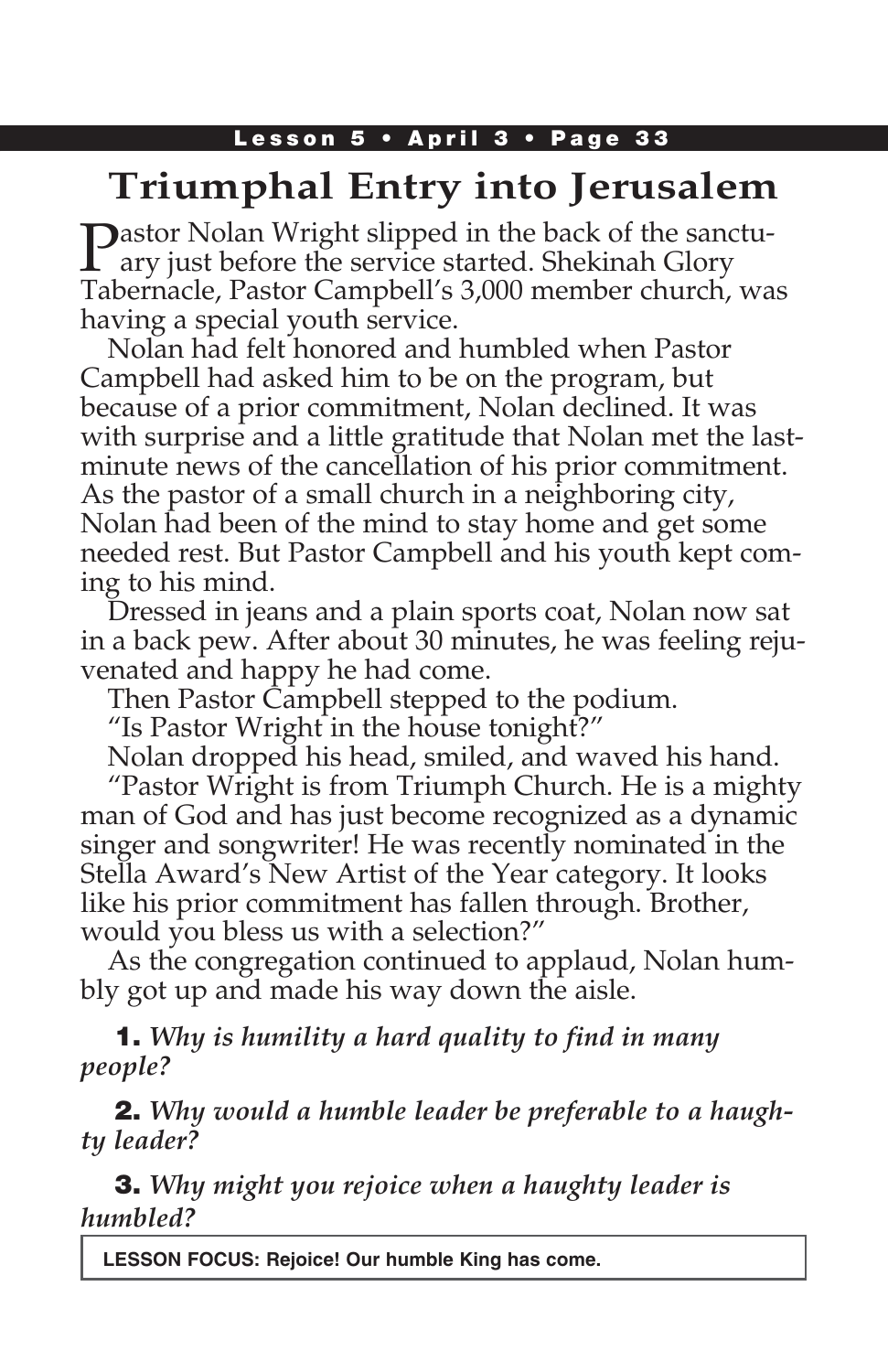## Week of April 3 • Page 34 Preparation for the Triumphal Entry

### *Matthew 21:1-3, KJV*

**1 And when they drew nigh unto Jerusalem, and were come to Bethphage, unto the mount of Olives, then sent Jesus two disciples,**

**2 Saying unto them, Go into the village over against you, and straightway ye shall find an ass tied, and a colt with her: loose them, and bring them unto me. 3 And if any man say ought unto you, ye shall say, The Lord hath need of them; and straightway he will send them.**

#### *Matthew 21:1-3, NIV*

**1 As they approached Jerusalem and came to Bethphage on the Mount of Olives, Jesus sent two disciples, 2saying to them, "Go to the village ahead of you, and at once you will find a donkey tied there, with her colt by her. Untie them and bring them to me. 3 If anyone says anything to you, say that the Lord needs them, and he will send them right away."**

Matthew's account of Jesus' triumphant entry into Jerusalem begins with the Lord sending two of His disciples into Bethphage to obtain both a donkey and her colt. Bethphage no longer exists. It appears to have been on the eastern side of the Mount of Olives (v. 1) about a mile from Jerusalem. Jesus started His day in Bethany (John 12:1, 9-12) and journeyed to the mount, which received its name because of its abundance of olive trees. Once the disciples returned with the donkey and her colt, Jesus began His triumphal entry into Jerusalem.

The Lord had avoided such open displays of His identity in the past, but now He would enter Jerusalem claiming to be the long-awaited Son of David, the prophesied King of a future kingdom for Israel. He had also previously avoided arrest, but within a week's time Jesus would allow the Jewish authorities to both apprehend Him and condemn Him to death.

Jesus displayed His humility through the response He told His disciples to give to those questioning the disciples taking the animals. It was a humble request rather than a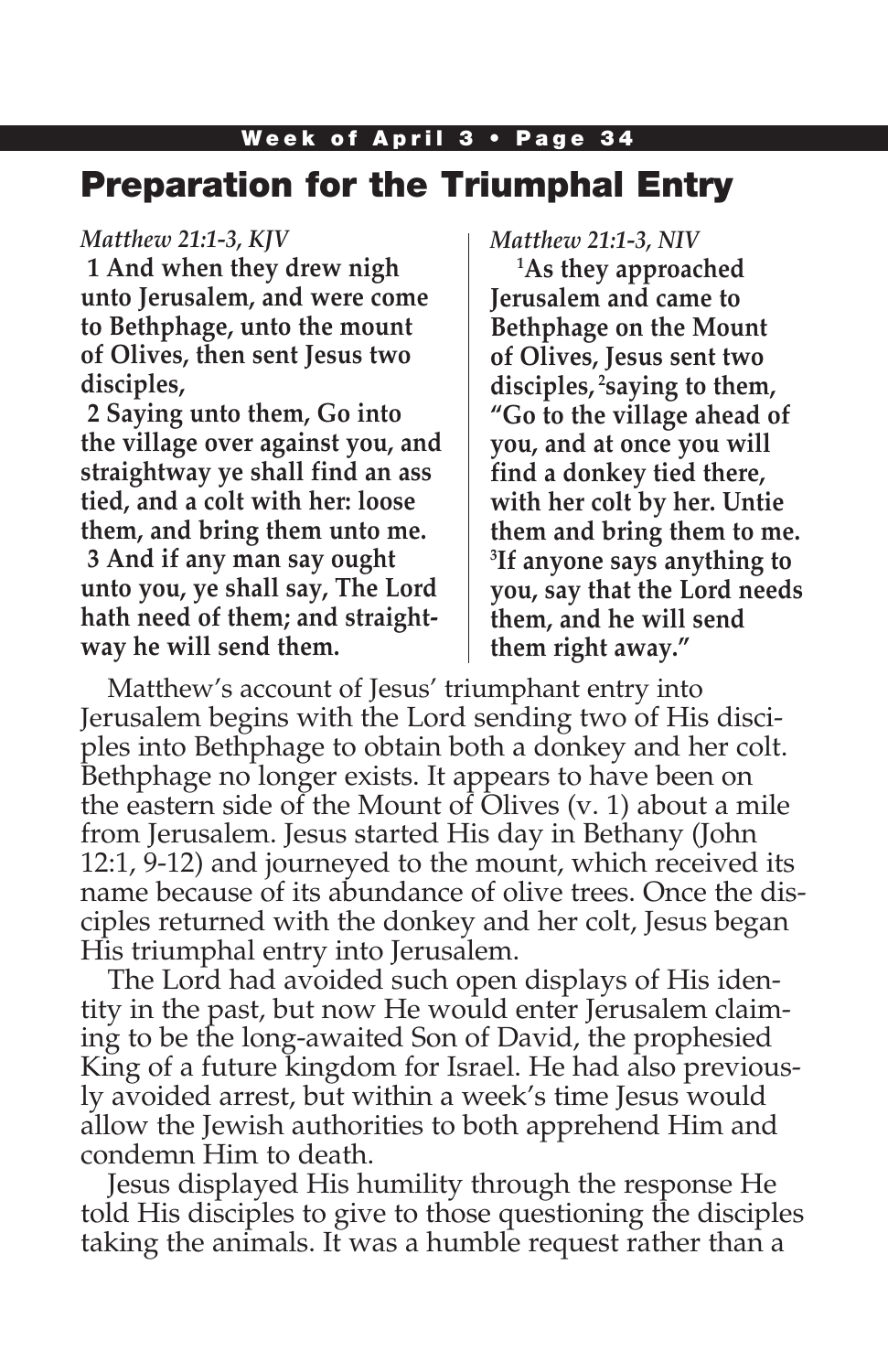demand; He told them to simply say "that the Lord needs them."

4. *What instructions did Jesus give to the two disciples He sent into Bethphage?*

# The Fulfillment of Prophecy

*Matthew 21:4-7, KJV*

**4 All this was done, that it might be fulfilled which was spoken by the prophet, saying,**

**5 Tell ye the daughter of Sion, Behold, thy King cometh unto thee, meek, and sitting upon an ass, and a colt the foal of an ass.**

**6 And the disciples went, and did as Jesus commanded them,**

**7 And brought the ass, and the colt, and put on them their clothes, and they set him thereon.**

*Matthew 21:4-7, NIV*

**4 This took place to fulfill what was spoken through the prophet:**

- **5 "Say to Daughter Zion, 'See, your king comes to you,**
- **gentle and riding on a donkey, and on a colt, the foal of a donkey.' "**

**6 The disciples went and did as Jesus had instructed them. 7 They brought the donkey and the colt and placed their cloaks on them for Jesus to sit on.**

With His ride into Jerusalem, Jesus fulfilled the words of Zechariah 9:9 that predicted Israel's future "King," the Messiah, would ride into Jerusalem on "the foal of a donkey" (vs. 5). "Zion" refers to a hill within Jerusalem that later became synonymous with the city itself. Jesus acted purposefully to fulfill this particular prophecy; the Jews of His day fully understood this referred to their promised Messiah.

Zechariah also wrote about the Messiah's humility—that He would ride into Jerusalem on a colt, which indicated meekness as well as a sense of royalty. Jesus did not enter the city on a horse as a conquering general would do in the first century A.D., but rather in an unassuming manner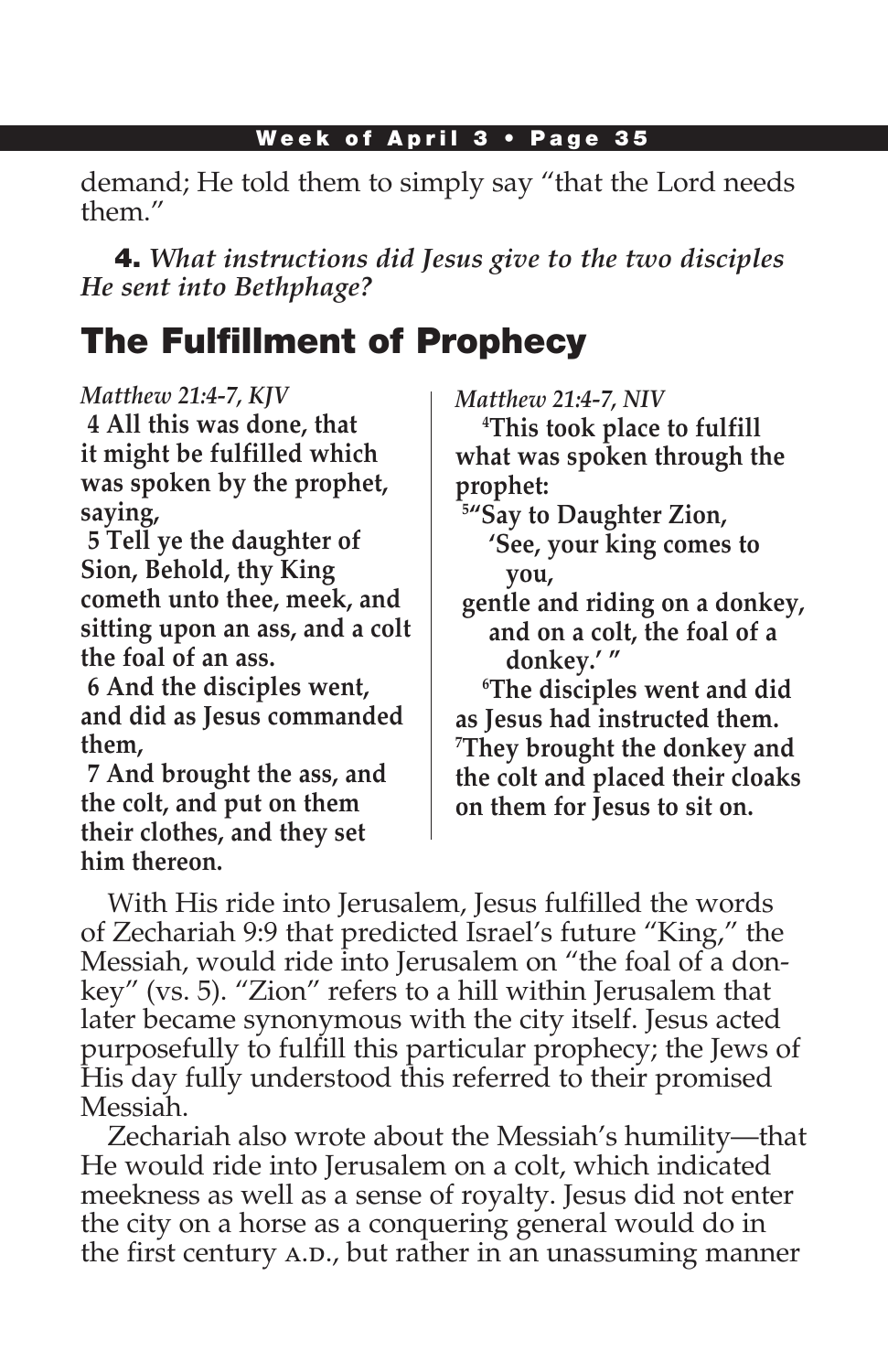fitting for the Prince of Peace.

The prompt obedience of the two disciples showed their utmost confidence in the Lord. From Mark 11:5-6, we learn that onlookers who saw the disciples take the animals questioned them about their action, but did not raise further objections after the disciples repeated the Lord's response to them. Once back with Jesus, the disciples took off their loose outer garments and placed them on the colt as a saddle. Such action displayed the disciples' honor for their Master whom they already regarded as the Messiah, the long-awaited King of the Jews.

## 5. *How did Jesus fulfill the words of Zechariah 9:9?*

6. *What does the fulfillment of Jesus' request by the disciples tell us about their faith in Jesus?*

# The Triumphal Entry into Jerusalem

*Matthew 21:8-11, KJV* **8 And a very great multitude spread their garments in the way; others cut down branches from the trees, and strawed them in the way. 9 And the multitudes that went before, and that followed, cried, saying, Hosanna to the son of David: Blessed is he that cometh in the name of the Lord; Hosanna in the highest. 10 And when he was come into Jerusalem, all the city was moved, saying, Who is this?**

**11 And the multitude said, This is Jesus the prophet of Nazareth of Galilee.**

*Matthew 21:8-11, NIV*

**8 A very large crowd spread their cloaks on the road, while others cut branches from the trees and spread them on the road. 9 The crowds that went ahead of him and those that followed shouted,**

- **"Hosanna to the Son of David!"**
- **"Blessed is he who comes in the name of the Lord!"**
- **"Hosanna in the highest heaven!"**

**10When Jesus entered Jerusalem, the whole city was stirred and asked, "Who is this? 11The crowds answered, "This is Jesus, the prophet from Nazareth in Galilee."**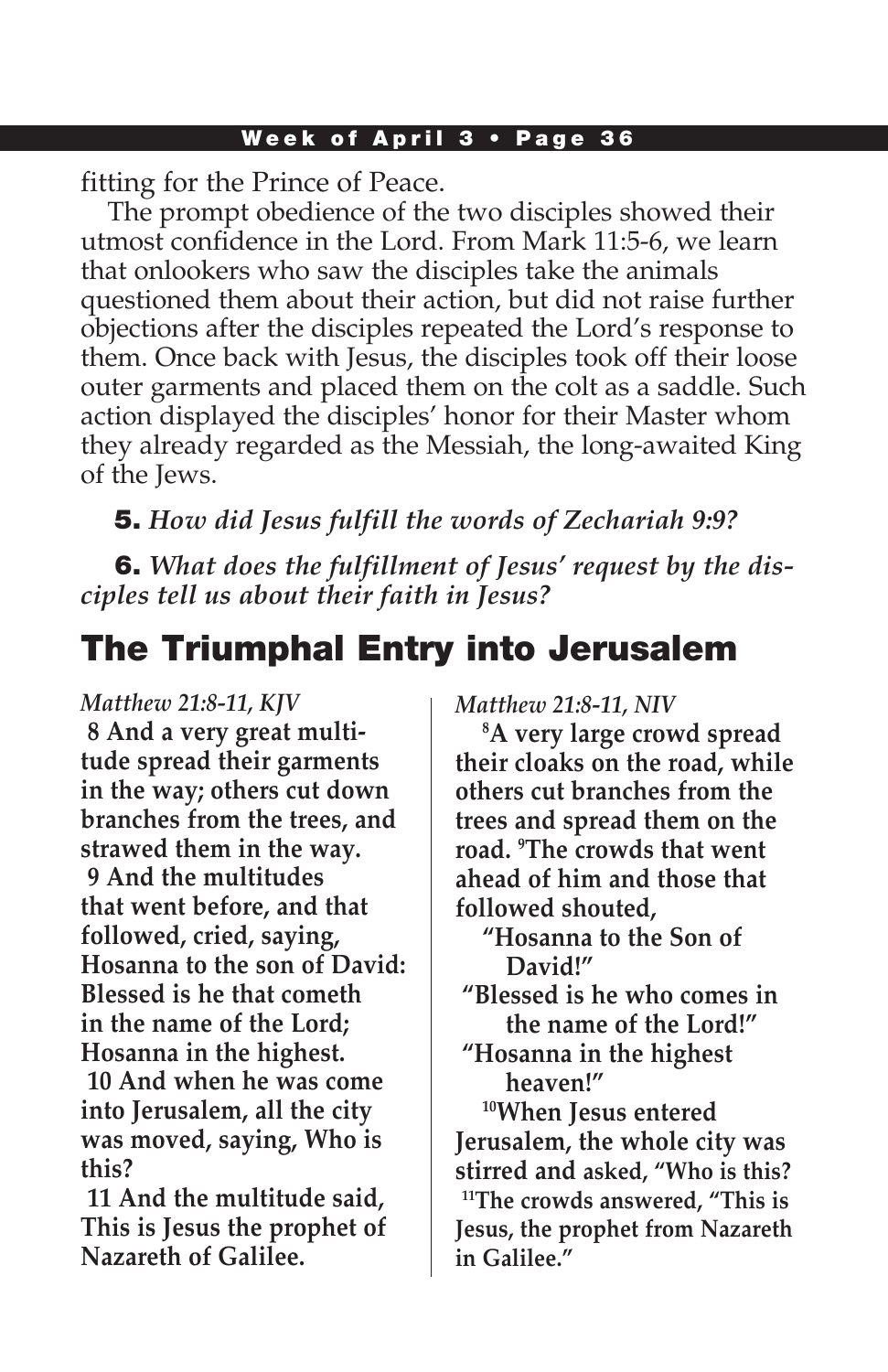The crowd coming out to see Jesus from Jerusalem added to those already with Jesus traveling from Galilee. Prompted by His earlier raising of Lazarus from the dead, many thronged to see the One they believed was their Messiah as such hopes had reached a fever pitch.

The people honored the Lord by laying their garments on the road for the donkeys to walk upon and by cutting off branches of nearby trees and placing them before the Savior as well. John alone mentions that the branches came from palm trees (John 12:13). This also signified their belief that Jesus was their long-awaited King and worthy of a royal entry into Jerusalem.

The large throng accompanying Jesus shouted, "Hosanna to the Son of David," another indication of their messianic hopes. The phrase "Son of David" was synonymous with saying that Jesus was indeed the Christ, whom they expected would be a descendant of David. The words of the crowd came from Psalm 118:25-26, a psalm often sung during Passover celebrations.

Those in the city wondered about the One who arrived with such fanfare and adulation. They asked, "Who is this?" wondering who would be worthy of such a great honor (vs. 10). Though many had seen Jesus' miracles and heard Him teach, they still questioned His identity.

In spite of all the signs that verified Jesus' claim to be the Messiah, most of the Jews in Jerusalem at the time regarded Him as no more than a prophet. His being from Nazareth in Galilee disqualified Him from being anything more than that. Was this disparagement of Jesus by the masses in Jerusalem a sign of things to come by the end of the week?

7. *Where did the large crowd come from that accompanied Jesus on His triumphant entry into Jerusalem?* 

8. *How do we know that the crowd regarded Jesus as the Messiah?*

9. *How did the city of Jerusalem respond to Jesus' arrival?*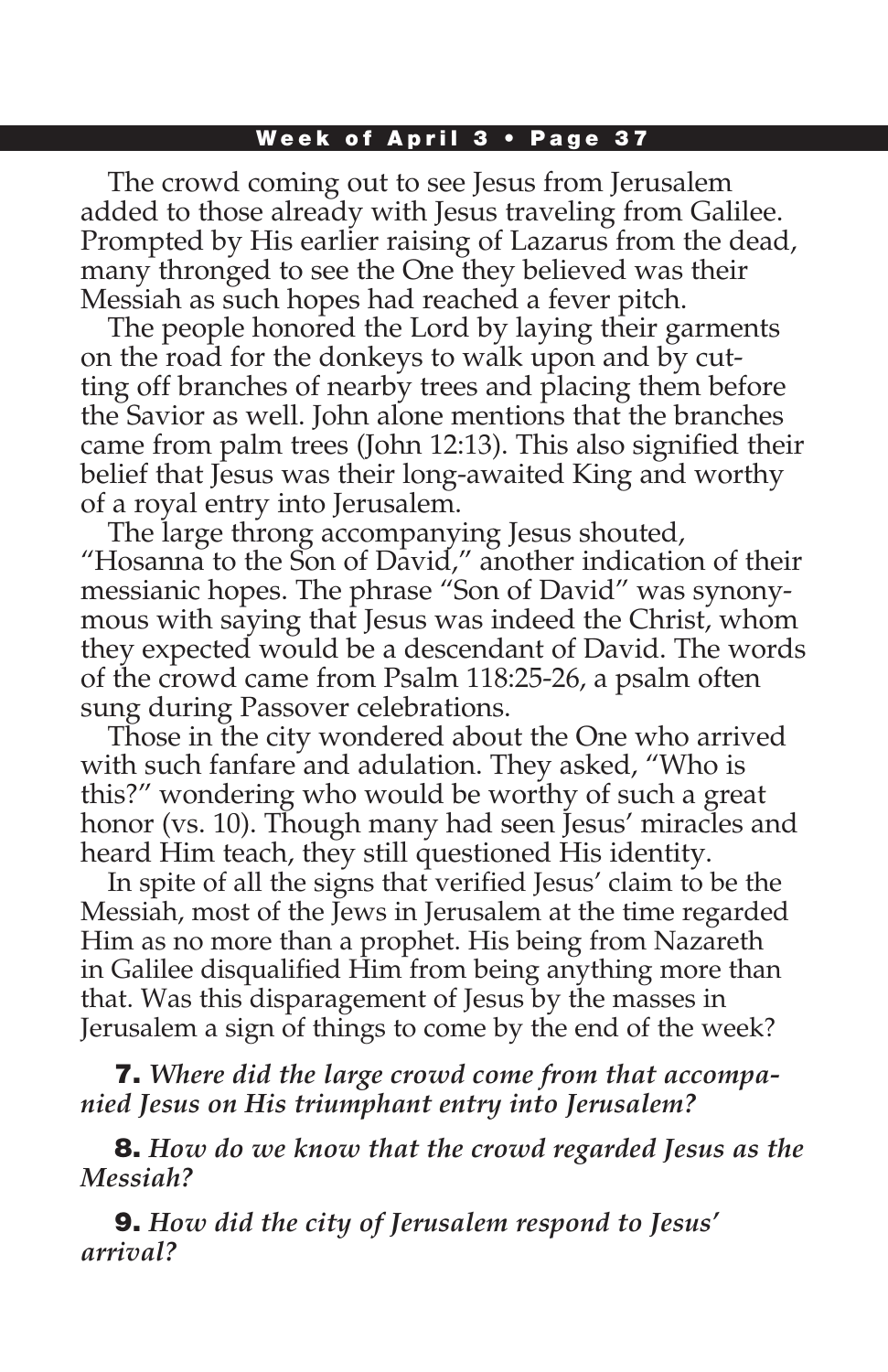## Week of April 3 • Page 38 Humility Is the Fear of the Lord

Humble leadership paves the way for thriving companies, churches, businesses, families, countries, and governments. Joyce Banda, the former president of the south African country of Malawi (2012–2014), boosted her country's falling economy by selling the presidential jet and the fleet of 60 Mercedes limousines. As a result, one million people were fed. This humble leader believes in sacrifice. She requested that her salary be cut by 30% because of the near-collapsing national economy. She said she wanted "to show we are making sacrifices."

On leadership she has said, "I learned that leadership is about falling in love with the people and the people falling in love with you." She goes on to say, "It's about serving the people with selflessness, with sacrifice, and with the need to put the common good ahead of personal interests."

Solomon began his reign as an outstanding symbol of a humble leader. He loved God, and when he became king, God asked him a question in a dream. It was a profound question: "Ask for whatever you want me to give you" (1 Kings 3:5). What an amazing request from God, and what a response from Solomon! He could have asked for thousands of acres of land, many cattle, multiple servants, and enormous wealth. However, in humility, Solomon basically said he was not qualified for the job of governing God's great people. So, he asked the Lord for wisdom to do the job. God granted his request—and, in addition to wisdom, gave him tremendous wealth and honor as well.

As Scripture says, "Humility is the fear of the Lord; its wages are riches and honor and life" (Prov. 22:4).

10. *Why is humility especially important in leadership?*

11. *Why would God reward humility?* 

12. *How does Proverbs 22:4 help us understand humility?*